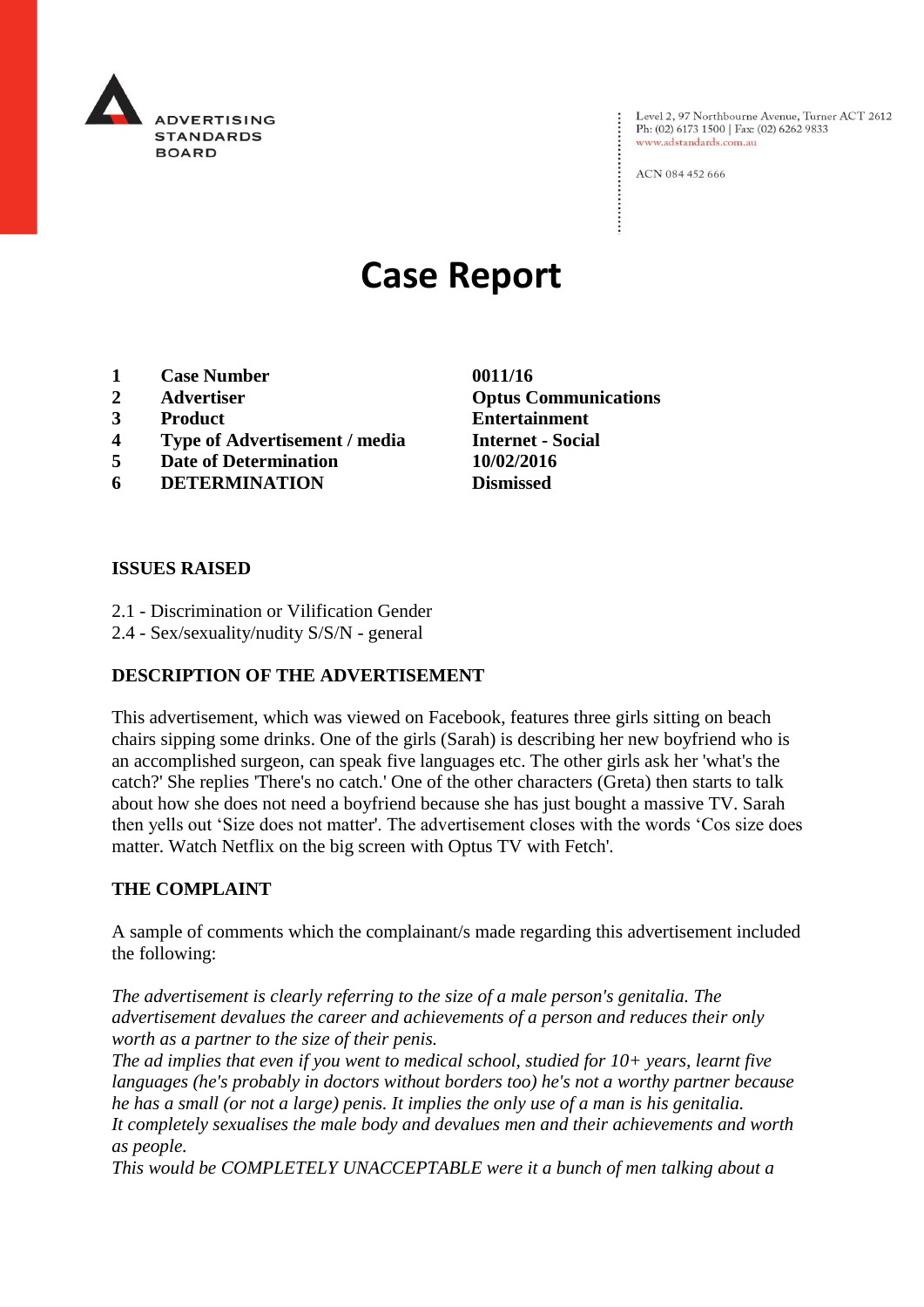*woman's small breasts, or big bum, or any other body part. The rules must be applied evenhandedly.*

## **THE ADVERTISER'S RESPONSE**

Comments which the advertiser made in response to the complainant/s regarding this advertisement include the following:

*With respect to the one complaint receive Optus respectfully does not agree that the advertisement devalues men and their achievements or worth as people. As stated the advertisement on face value is a conversation above the size of a TV screen and such a conversation can in no way sexualize men or devalue their opinion.*

*If you take the view as the complainant has that the women are speaking about the size of her boyfriend's genitalia we note that she yells "SIZE DOESN'T MATTER" not as the complainant suggests "SIZE DOES MATTER" hence the women is actually REFUSING to sexualize her boyfriend and assertively suggests that size does not matter.*

*Optus has published a variety of advertisements made specifically to relate to the quirky internet culture. We have found this to be the most effective way for us to drive engagement and conversion in social channels. Optus has seen this approach have great cut through over the last 6 months, delivering increased brand recall, driving active consideration and increased conversion efficiency.*

*The fact that there has been only one complaint we believe reflects that the advertisement is in line with prevailing community standards and does no sexually discriminate or objectify men.*

*Below we go through Section 2*

### *2.1 - Discrimination or Vilification Gender*

*The reference in the ad does not directly reference male body parts, and the ad leaves the question of what is meant by "size does matter" open to the audience's interpretation, on the face of the advertisement we are talking about the size of TV's. Optus does not believe that the advertisement or the specific line "size does matter" line could incites hatred of men or treats men in a discriminatory fashion. Instead we believe the advertisement plays on findings in our research that suggests people prefer to watch content/TV on big screens (ie TV screen, rather than iPads etc).* 

## *2.2 - Exploitative and degrading*

*The reference to "size does matter" is a play on words to indicate that the size of the screen does matter, based on actual research. It is done in a comedic tone, and not meant in any way to offend any gender, or objectify men in any manner.*

*2.3 – Violence*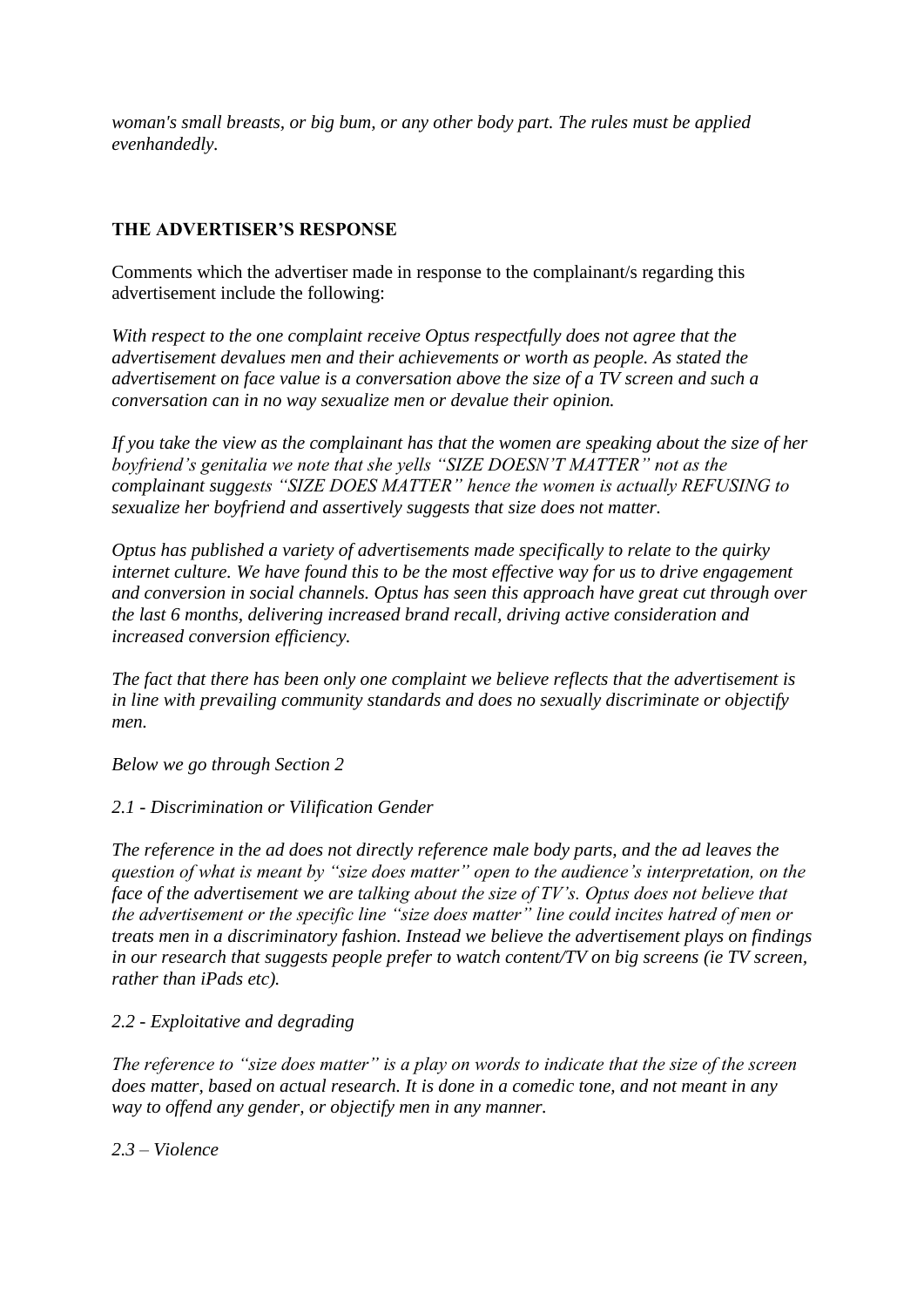*There is no reference to violence.*

*2.4 - Sex/sexuality/nudity S/S/N - general*

*We strongly believe our ad is in line with prevailing community standards. It is intended to be humorous and tongue in cheek, and is being well received in terms of online sentiment. The reference to size within the ad is not explicit to any characteristic of the boyfriend, rather on the face of it the ladies are talking about the size of the screen. Optus understands that there is a possible double meaning but we strongly believe it is completely in line with prevailing community standards. The advertisement is also digitally targeted at audiences older than 18, so children would not see the ad.*

*2.5 – Language*

*There is no reference to offence language* 

## *2.6 – Health and Safety*

*There are no references in this ad that reflect any issues around Health and Safety*

*In conclusion Optus does not believe that the advertisement does nothing to undermine men and their achievements or worth as people. As stated the advertisement on face value is a conversation above the size of a TV screen and such a conversation can in no way sexualize men or devalue their opinion.*

## **THE DETERMINATION**

The Advertising Standards Board ("Board") considered whether this advertisement breaches Section 2 of the Advertiser Code of Ethics (the "Code").

The Board noted the complainant's concerns that the advertisement makes reference to the size of a man's genitals which is demeaning to men and sexualises them.

The Board viewed the advertisement and noted the advertiser's response.

The Board considered whether the advertisement complied with Section 2.1 of the Code which requires that 'advertisements shall not portray or depict material in a way which discriminates against or vilifies a person or section of the community on account of race, ethnicity, nationality, gender, age, sexual preference, religion, disability, mental illness or political belief.'

The Board noted this internet advertisement features women talking about boyfriends with one woman declaring she does not need a boyfriend because she has a massive TV to which her friend replies, "Size does not matter".

The Board noted the complainant's concern that the reference to size is intended to reflect the size of one of the women's boyfriend's penis.